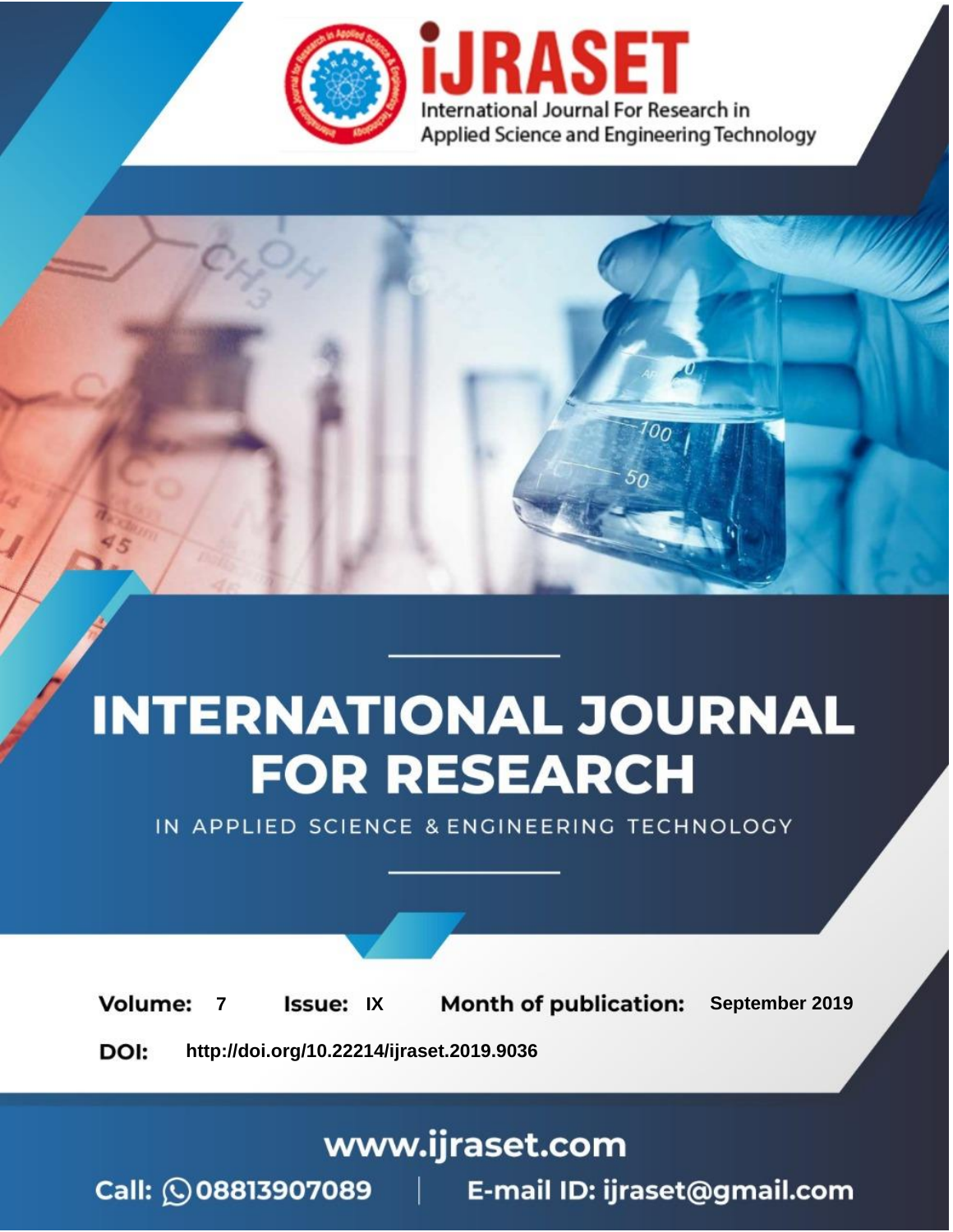## **A Study on Selected Equity Diversified Mutual Funds in India**

Aruna Singh *Anurag group of institution, India*

*Abstract: Mutual Fund is professionally managed trust that pools the money of various investors and further invests them, into different securities like shares, bonds and short term securities like certificate of deposit, commercial paper etc. In India the origin of Mutual Funds industry can be traced, since the enactment of UTI (Unit Trust of India) Act, 1963. The mutual funds industry grew successfully and brought about substantial returns to the investors and the public sector. Mutual funds provide opportunities for small investors, to participate in the capital market without assuming a very high degree of risk. An important principle of investment in capital market is that do not put all the eggs in one basket i.e. diversification. A small investor is not able to have a diversified portfolio mainly due to paucity of resources. However, a mutual fund pools together the savings of such small investors and invests the same in the capital market and passes the benefits to the investors. Thus, investors can indirectly participate in the capital market by subscribing to the units of mutual funds. Mutual funds employ professional fund managers to manage the investment activities. Therefore, investors also get benefits of professional expertise of these managers. Daily opening & closing NAV of different schemes have been used to calculate the returns from the fund schemes. BSES ensex has been used for market portfolio. The main aim of this paper is, to evaluate the performance of Indian equity diversified mutual funds. A subsidiary aim is to analyze the relationship between risk and return of these funds, based on total risk and systematic risk. The analysis was achieved, by assessing various financial tests like Average Return, Sharpe Ratio, Treynor Ratio, Standard Deviation and Beta. The data has been taken from various websites of mutual fund schemes and from bluechit.co.in. The analysis depicts that, majority of funds selected for study have outperformed, under Sharpe Ratio as well as Treynor Ratio.*

*Keywords: Mutual Fund, Average Return, Standard Deviation, Beta, NAV, Performance Evaluation, Sharpe Measure, Treynor Measure*

#### **I. INTRODUCTION**

A Mutual Fund is a trust that pools the savings of a number of investors who share a common financial goal. The money thus collected is invested by the fund manager in different types of securities depending upon the objective of the scheme. These could range from shares to debentures to money market instruments. The income earned through these investments and the capital appreciations realized by the scheme are shared by its unit holders in proportion to the number of units owned by them (prorate). Thus a mutual fund is the most suitable investment for the common man as it offers an opportunity to invest in a diversified, professionally managed portfolio at a relatively low cost. Anybody with an investable surplus of as little as a few thousand rupees can invest in Mutual Funds. Each Mutual Fund scheme has a defined investment objective and strategy.

A mutual fund is an investment vehicle, which pools money from investors with common investment objectives. It then invests their money in multiple assets, in accordance with the stated objective of the scheme. The investments are made by an 'asset management company' or AMC. A typical individual is unlikely to have the knowledge, skills, inclination and time to keep track of events, understand their implications and act speedily. An individual also funds it difficult to keep track of ownership of his assets, investments, brokerage dues and bank transactions etc.

A Mutual Fund is the answer to all these situations. It appoints professionally qualified and experienced Staff that manages each of these functions on a full time basis. The large pool of money is collected in the fund allows it to hire such staff at a very low cost to each investor. In effect, the mutual fund vehicle exploits economics of scale in all three areas- research, investments and transaction processing. While the concept of individuals coming together to invest money collectively is not new, the mutual fund in its present form is a  $20<sup>th</sup>$  century phenomenon. In fact, mutual funds gained popularity only after the Second World War. Globally, there are thousands of firms offering tens of thousands of mutual funds with different investment objectives. Today, mutual funds collectively manage almost as much as or more money as compared to banks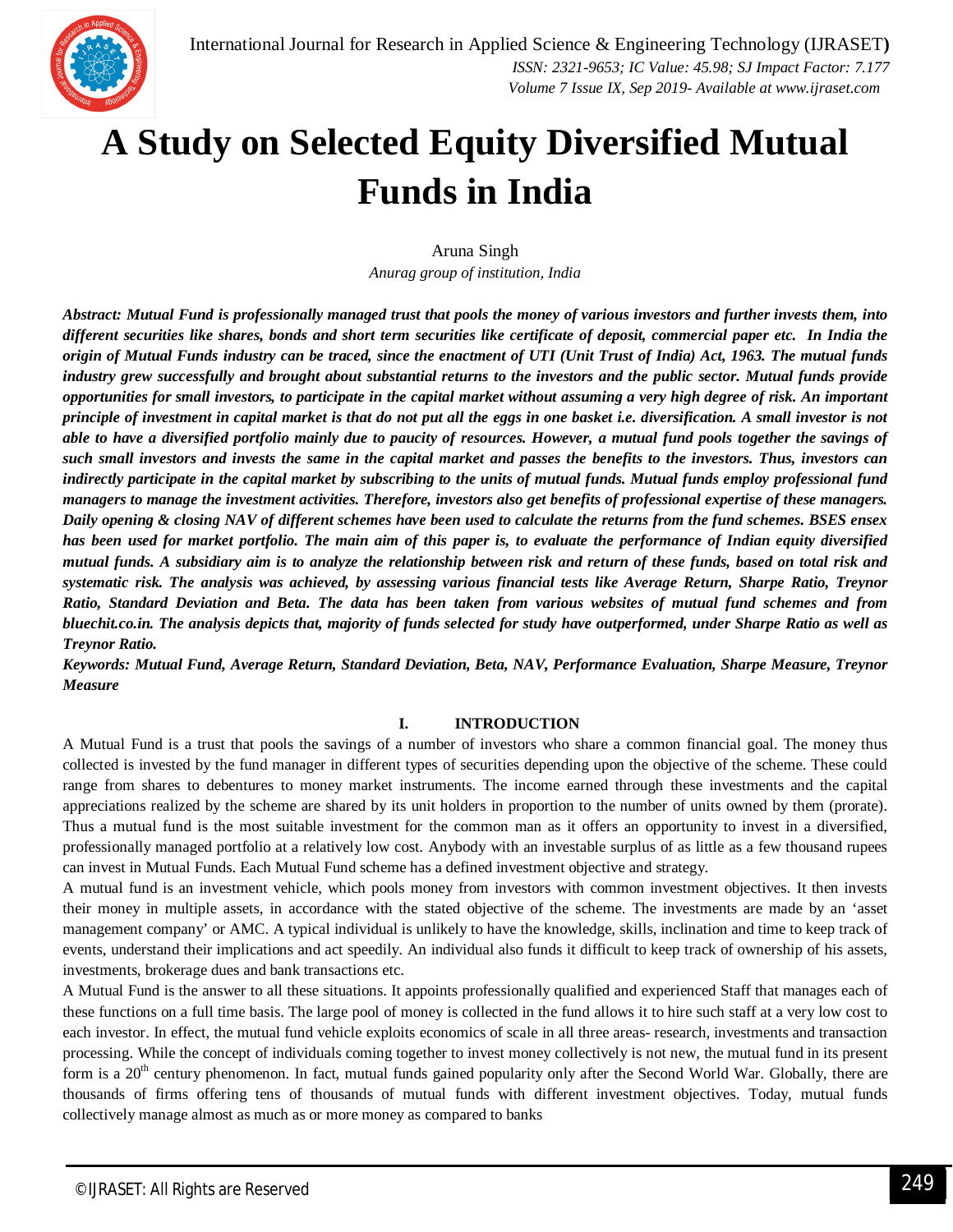

### International Journal for Research in Applied Science & Engineering Technology (IJRASET**)**

 *ISSN: 2321-9653; IC Value: 45.98; SJ Impact Factor: 7.177 Volume 7 Issue IX, Sep 2019- Available at www.ijraset.com*

#### *A. Scope of the Study*

The period of the study is for 3 months. The study uses a sample of top 5 ranking mutual fund schemes comprising of all Equity Diversified Mutual funds.

The study uses the data of 3months of the six companies.

#### *B. Objectives of the Study*

- *1)* To study the performance of Selected Equity Diversified Mutual Funds in India.
- *2)* To compare the performance of Selected Equity Diversified Mutual Funds in India by using Sharpe and Treynor model.
- *3)* To study the performance of equity using Sharpe model.
- *4)* To study the risk & return of selected mutual funds.
- *C. Limitation of the Study*
- *1)* Time constraint.
- *2)* Subject to changes in the future.
- *3)* Data collection.

#### **II. RESEARCH METHODOLOGY**

It is the systematic, theoretical analysis of the methods applied to a field of study. It comprises the theoretical analysis of the body of methods and principles associated with a branch of knowledge and statistical tool used for analysis are sharpe, treynor.

#### *A. Sources of Data*

- *1) Secondary Source:* To gain an overview of the current performance trends of the Indian mutual fund industry, secondary data have been used and collected from the fact sheets, newspapers, journals, books and periodicals. The data were also collected collected on monthly basis over a period of 3 months. BSE Sensex has been used as a benchmark for performance evaluation of different schemes and provides the time series data over a fairly long period of time.
- *2) Statistical Tools:* To analyze whether mutual funds under-perform, or over perform the market index, the following statistical methods and techniques have been used:

#### *B. For Risk Analysis*

- *1*) Standard deviation (Total Risk) =  $\sqrt{\text{Variance}}$
- *2)* Beta (Systematic Risk)

$$
Beta = \frac{Covariance}{Variance of market return}
$$

#### *C. For Return Analysis*

Average Return was calculated for analyzing return on mutual funds.



*1) Returns* **\*100** Sum of returns

Number of returns *2) Average*

#### *D. Portfolio Measurement Methods*

We are interested in discovering if the management of a mutual fund is performing well; that is, has management done better through its selective buying and selling of securities than would have been achieved through merely "buying the market" picking a large number of securities randomly and holding them throughout the period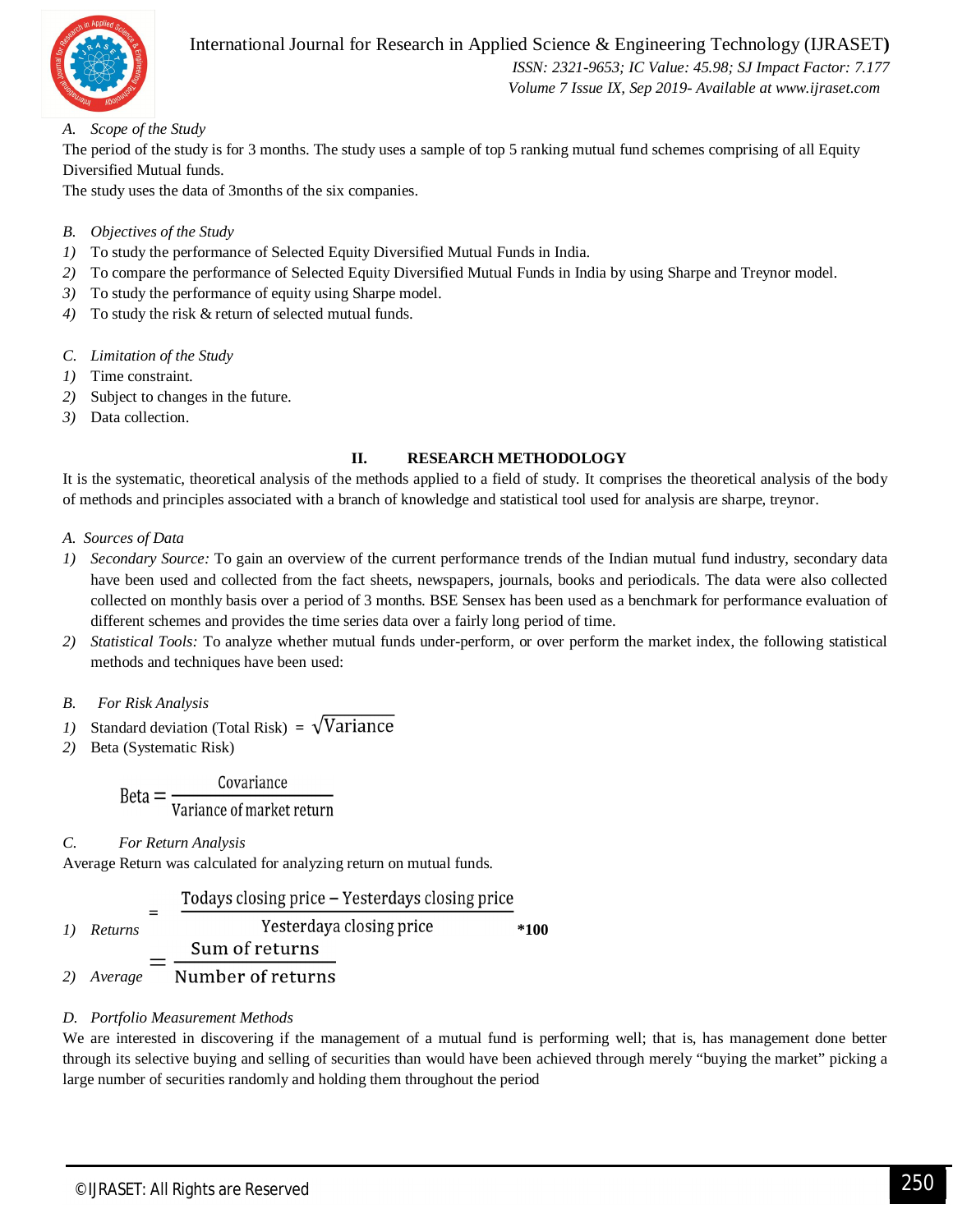

International Journal for Research in Applied Science & Engineering Technology (IJRASET**)**  *ISSN: 2321-9653; IC Value: 45.98; SJ Impact Factor: 7.177 Volume 7 Issue IX, Sep 2019- Available at www.ijraset.com*

- *1) Treynor Index:* As per Treynor index, systematic risk or beta is the appropriate measure of risk, as suggested by Capital Asset Pricing Model. The Treynor measure of fund relates the excess return on a fund to the fund beta. Hence, the Treynor measure reflects the excess return earned per unit of systematic risk (beta). Treynor Index =[(Return from the Fund - Risk-free Rate of Return)/Beta] i.e. [(Rp-Rf) / βp]
- *2) Sharpe Index:* Sharpe Index is based on the scheme's total risk and is a summary measure of scheme's performance adjusted for risk. Hence the Sharpe index measure reflects the excess return earned on a fund per unit of total risk (standard deviation). Sharpe Index = [(Return from the Fund - Risk-free Rate of Return) /Total Risk of Fund] i.e. [(Rp-Rf)/σp]

#### **III. LITERATURE REVIEW**

#### *A. Literature*

The present study deals with the review of literature on 'Evaluating the Performance of Indian Mutual Fund Schemes'. Review of some of the studies is presented in the following discussion.

- *1)* M. Vijay Anand (2000) focused on the schemes of Birla Sun life and the competitor's schemes, available in the market. Author studied the analysis of Performance of Equity fund for 3 years and SWOT Analysis of Birla Sun life by Literature survey and Delphi technique. In depth financial review the author identifies among the selected equity funds that earns higher returns than benchmark and competitors and concluded that Birla Sun life performs well compared to the benchmarks and competitors.
- *2)* Gupta &Agarwal (2009) found very little research on the construction of best mutual fund portfolio. Their objective of the research was to construct the best portfolio using cluster method, taking industry concentration as a Performance Evaluation of Mutual Funds: A Study of Selected Equity Diversified Mutual Funds in India 87 Impact Factor(JCC): 2.9867 - This article can be downloaded from www.impactjournals.us variable and compares the performance of two types of portfolios with selected benchmarks. Results are found to be encouraging, as far as risk mitigation is concerned. The results expected to help in the construction of best portfolio of mutual funds
- *3)* Prajapati and Patel(2012) in their study evaluated the performance of various diversified equity mutual funds in India, from the period 2007 to 2011 and found that, overall mutual funds has given positive returns and the best performer are HDFC and Reliance mutual fund.
- *4)* Annapoorna and Gupta (2013) in their study examined the performance of mutual fund schemes, ranked 1 by CRISIL and compare these returns with SBI domestic term deposit rates and found that, the most of the mutual fund schemes have failed to provide SBI domestic term deposit.
- *5)* Rajput and Singh (2014) made an attempt to evaluate the investment performance of major funds, in terms of risk and return and to study the impact of stock market fluctuations, during April 2012 to March 2013. The sample consists of 120 different open-ended mutual fund schemes from public sector financial institutions, banks, private sector organizations and unit trust of India. 100 share based BSE national index has been used as proxy to find out the performance of the schemes in market. The study revealed that tax saving funds performed well in market with high variations in risk and return. Systematic risk and variability were higher in tax saving and equity schemes whereas risk was moderate under balanced and low in income schemes. Tax saving fund had outperformed when compared with market benchmark followed by balanced fund and equity fund.
- *6)* Pala and Chandnib (2014) in their study examined the performance of the few income and debt mutual fund scheme, on the basis of their daily NAVs. from the period Oct 2007 to Oct 2012.The study finds that, the best scheme were HDFC Mid Cap Opportunity, Birla Sun Life MNC Fund and Quantum Long-Term Equity.
- *7)* Dr. Shriprakashsoni, Dr. Deepalibankapue, Dr. maheshbhutada, (2015) comparative analysis of mutual fund schemes, available at Kotak mutual fund and HDFC mutual fund. The study conclude that, Kotak Mutual Fund schemes are more destructive in Large Cap Equity schemes and HDFC Mutual Fund schemes are more destructive in Mid Cap Equity schemes, whereas both the companies schemes are very well managed in debt market. Kotak Select Focus is the best scheme in Large cap Equity, HDFC.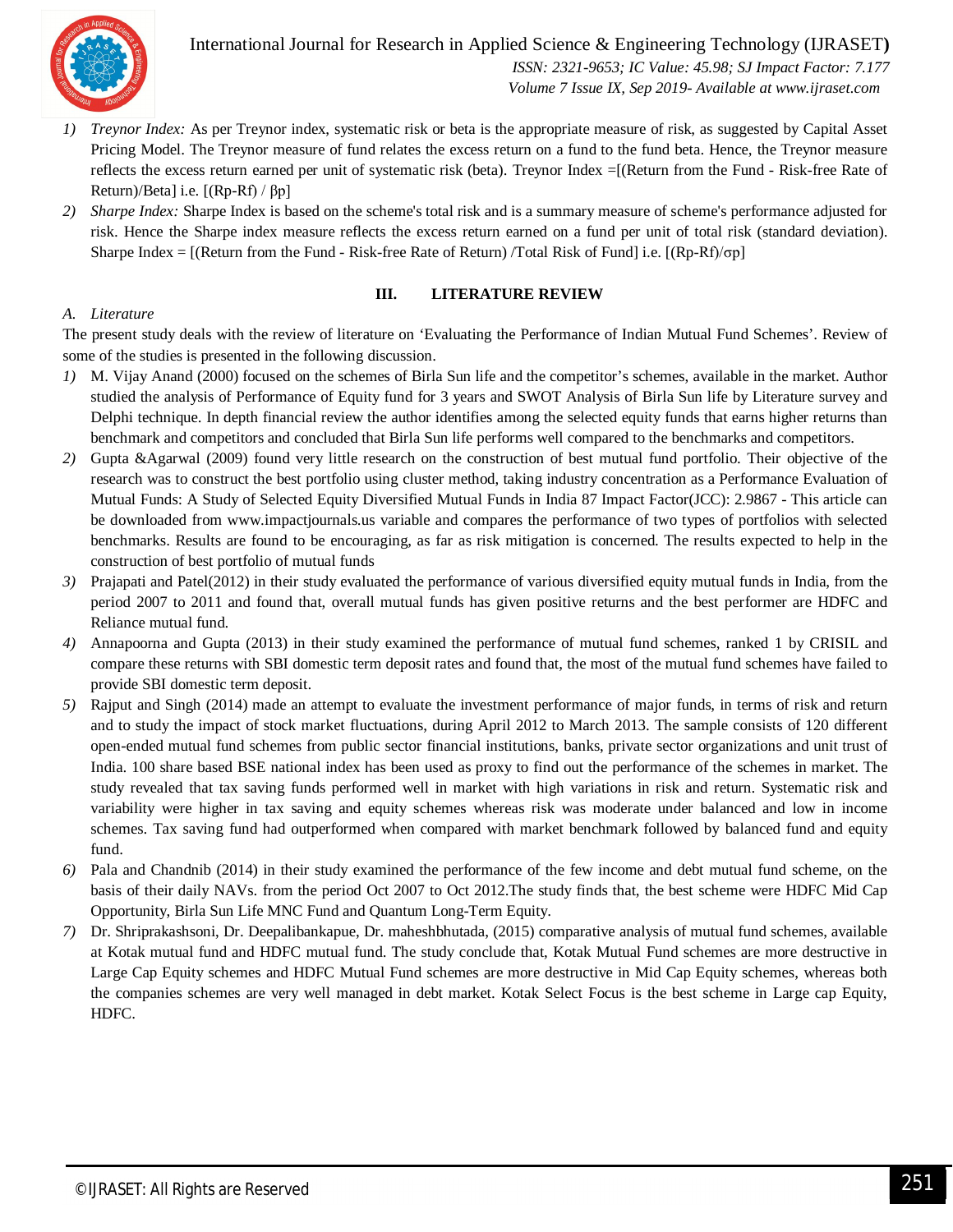

### International Journal for Research in Applied Science & Engineering Technology (IJRASET**)**

 *ISSN: 2321-9653; IC Value: 45.98; SJ Impact Factor: 7.177 Volume 7 Issue IX, Sep 2019- Available at www.ijraset.com*

Mutual Funds performance measures for selected stocks*.* Aditya Birla SL Invesco India PSU Equity Fund(D)-Direct L&T India Value Fund(D)- Direct Plan Sahara Star Value Fund(D)- Direct Plan ICICI Pru Multi Asset Fund(D) Direct Plan Reliance Multi direct plan

| Variables          | India<br>Gennext<br>Fund(D) Direct<br>plan | Equity<br><b>PSU</b><br>$Fund(D)$ -Direct<br>Plan | L&T<br>India<br>Value $Fund(D)$ -<br>Direct Plan | Sahara<br>Star<br>Value Fund(D)-<br>Direct Plan | - ICICI Pru Multi<br>Asset $Fund(D)$<br>Direct Plan | Reliance<br>Multı<br>Fund(D)<br>Cap<br>direct plan |
|--------------------|--------------------------------------------|---------------------------------------------------|--------------------------------------------------|-------------------------------------------------|-----------------------------------------------------|----------------------------------------------------|
| Rp                 | 0.03%                                      | 0.07%                                             | 0.01%                                            | $-0.04%$                                        | 0.03%                                               | 0.02%                                              |
| Rf                 | 0.065                                      | 0.065                                             | 0.065                                            | 0.065                                           | 0.065                                               | 0.065                                              |
| <b>SD</b>          | 0.007605                                   | 0.010809                                          | 0.009335                                         | 0.006245                                        | 0.006311                                            | 0.010904                                           |
| Beta               | 0.69                                       | 0.77                                              | 0.84                                             | 0.39                                            | 0.65                                                | 0.71                                               |
| Treynor's Ratio    | $-0.09374$                                 | $-0.08394$                                        | $-0.07705$                                       | $-0.16744$                                      | $-0.09877$                                          | $-0.09157$                                         |
| <b>Sharp Ratio</b> | $-8.51083$                                 | $-5.94823$                                        | $-6.95687$                                       | $-10.4678$                                      | $-10.248$                                           | $-5.9467$                                          |

*a*) *Interpretation:* The Ttreynor's ratio for the selected mutual funds is shown in the graph. The all mutual funds show negative values for the study period. By presenting the ratio values in the highest values to lowest values, L&T India Value Fund(D)- Direct Plan is ranked top and Sahara Star Value Fund (D)-Direct Plan is the lowest ranked. The graph of all mutual funds and ranking of the funds is shown below.



Graphical representation of treynor's measure

*B. Fund Performance Based on Treynor's Measure*

| <b>Fund Name</b>                                                    | Treynor's Measure | Rank |  |  |  |  |  |
|---------------------------------------------------------------------|-------------------|------|--|--|--|--|--|
| India<br>Fund(D)-Direct<br>Plan:<br>L&T<br>Value                    | $-0.07705$        | 1    |  |  |  |  |  |
| Treynor's Ratio                                                     |                   |      |  |  |  |  |  |
| India PSU Equity Fund(D)-Direct Plan: Treynor's<br>Invesco          | $-0.08394$        | П    |  |  |  |  |  |
| Ratio                                                               |                   |      |  |  |  |  |  |
| Reliance<br>Multi<br>Fund(D)<br>direct<br>plan:<br>Cap              | $-0.09157$        | Ш    |  |  |  |  |  |
| Treynor's Ratio                                                     |                   |      |  |  |  |  |  |
| Aditya Birla SL India Gennext Fund(D)<br>Direct plan:<br>$-0.09374$ |                   |      |  |  |  |  |  |
| Treynor's Ratio                                                     |                   | IV   |  |  |  |  |  |
| Multi<br>Plan:<br><b>ICICI</b><br>Fund(D)<br>Direct<br>Pru<br>Asset | $-0.09877$        | V    |  |  |  |  |  |
| Treynor's Ratio                                                     |                   |      |  |  |  |  |  |
| Sahara<br>(D)-Direct<br>Plan:<br><b>Star</b><br>Value<br>Fund       | $-0.16744$        | VI   |  |  |  |  |  |
| Treynor's Ratio                                                     |                   |      |  |  |  |  |  |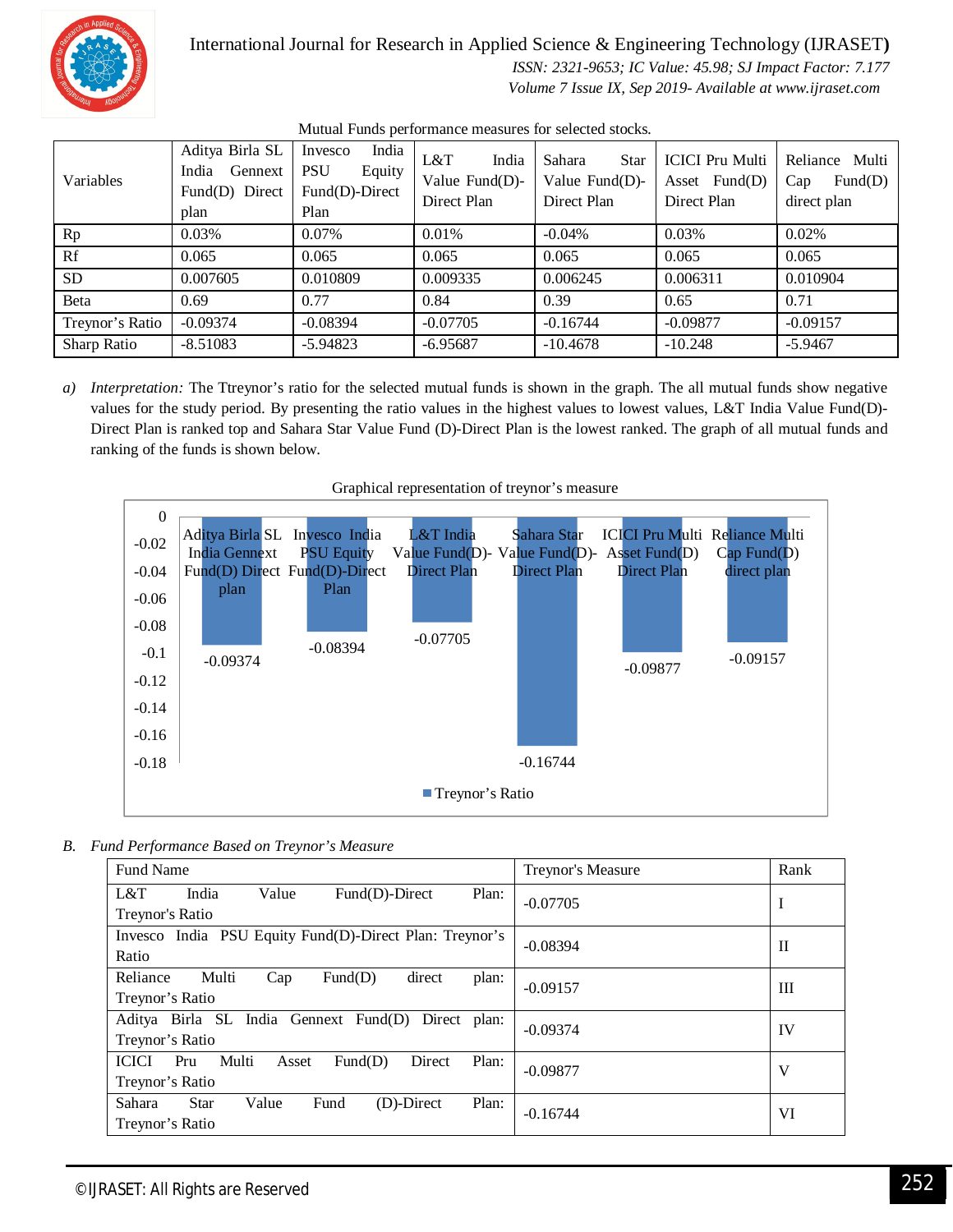

#### *C. Fund Performance based on Sharpe Measure*

By examining the sharp values of the funds, Aditya Birla SL India Gennext Fund (D) Direct plan is ranked the top and Sahara Star Value Fund (D)-Direct Plan is ranked the lowest value. The all mutual funds have negative sharp measures and graphically represented below.



#### Fund Performance Based on Sharpe Measure

| <b>Fund Name</b>                                               |                |                   |            |       | Sharp Measure | Rank |
|----------------------------------------------------------------|----------------|-------------------|------------|-------|---------------|------|
| Aditya Birla SL India Gennext Fund(D) Direct plan: Sharp Ratio |                | $-8.51083$        | I          |       |               |      |
| Reliance<br>Multi<br>Sharp Ratio                               | Cap            | Fund(D)           | direct     | plan: | $-5.9467$     | H    |
| Invesco India PSU Equity Fund(D)-Direct Plan: Sharp Ratio      |                | $-5.94823$        | Ш          |       |               |      |
| L&T<br>India<br>Sharp Ratio                                    | Value          | $Fund(D)$ -Direct |            | Plan: | $-6.95687$    | IV   |
| <b>ICICI</b><br>Pru<br><b>Sharp Ratio</b>                      | Multi<br>Asset | Fund(D)           | Direct     | Plan: | $-10.248$     | V    |
| Sahara<br>Star<br><b>Sharp Ratio</b>                           | Value          | Fund              | (D)-Direct | Plan: | $-10.4678$    | VI   |

#### *D. Findings*

- *1)* The performance of selected funds is evaluated using average return, standard deviation, beta.
- *2)* NAV and Market index of 3months of six companies has been used in calculation
- *3)* Return include the risk taken by the fund manager because different funds will have different levels of risk attached to them.
- *4)* Risk associated with a fund, in a general, can be defined as variability or fluctuations in the returns generated by it.
- *5)* The higher the fluctuations in the returns of a fund during a given period, higher will be the risk associated. The return of the fund is not stable.
- *6)* In treynor's measure' L&T India Value Fund(D)-Direct Plan is ranked top and Sahara Star Value Fund (D)-Direct Plan is the lowest ranked.
- *7)* Sharp measure, Aditya Birla SL India Gennext Fund (D) Direct plan is ranked the top and Sahara Star Value Fund (D)-Direct Plan is ranked the lowest value.
- *8)* Invesco India PSU Equity Fund (D)-Direct Plan has the highest growth rate of 0.06% and the Sahara Star Value Fund (D)- Direct Plan is showing negative and lowest return among the all mutual funds.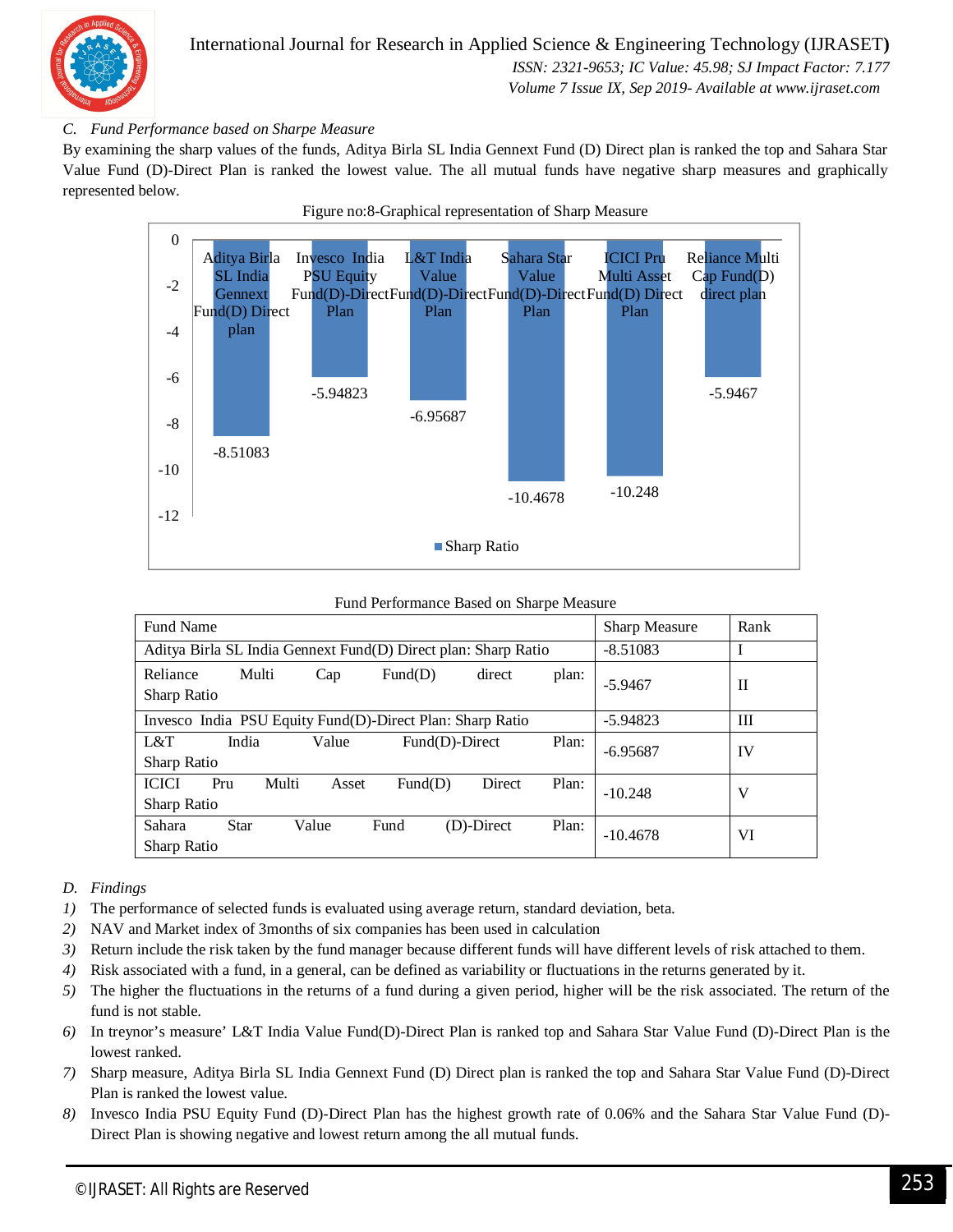

International Journal for Research in Applied Science & Engineering Technology (IJRASET**)**

 *ISSN: 2321-9653; IC Value: 45.98; SJ Impact Factor: 7.177*

 *Volume 7 Issue IX, Sep 2019- Available at www.ijraset.com*

- *E. Suggestions*
- *1)* It is observed that during the study period the all mutual funds performance is not performing the well.
- *2)* More over the funds were produced negative returns, it indicates the market is fluctuated during the study period.
- *3)* Investment should be made in various funds so that one is exposed to all market capitalization.
- *4)* Fund measures like, Treynor's and Sharpe were produced negative values, indicates that funds were not up to the mark.
- *5)* Investment in mutual funds are not risk free.
- *6)* It is suggested that every investor should revise his investment plans before investing in to it.

#### **IV. CONCLUSION**

The study has compared the various equity diversified mutual funds. Summary of results is presented in different tables. In India, innumerable mutual fund schemes are available to general investors which generally confound them to pick the best out of them. This study provides some insights on mutual fund performance so as to assist the common investors in taking the rational investment decisions for allocating their resources in correct mutual fund scheme. The data employed in the study consisted of monthly NAVs for the open-ended schemes. The study utilized benchmark portfolios according to the scheme objective such as BSE Sensex, for all growth/equity schemes. The performance of sample mutual fund schemes has been evaluated in terms of return and risk analysis, and risk adjusted performance measures such as Sharpe ratio and Treynor ratio. In nut shell, the performance of mutual fund in terms of Average returns, thirty percent of the diversified fund schemes have shown higher and superior returns and remaining have shown inferior returns. In terms of standard deviation, ninety percent of the selected schemes are less risky than the market. four funds out of six funds have beta less than one and positive, which imply that they were less risky than the market portfolio and in terms of coefficient of determination (R2), all six funds were near to one which indicates higher diversification of portfolio. One out of six funds have shown superior performance, under the Sharpe ratio and four out of six in case of Treynor Ratio have showed higher performance

#### **BIBLIOGRAPHY**

- [1] Grinblatt, M. and Titman, S. (1994). "A study of monthly mutual fund returns and performance evaluation techniques", Journal of Financial and Quantitative Analysis, Vol. 29, pp. 418-44.
- [2] Agrawal Deepak (2006), "Measuring Performance of Indian Mutual Funds", LNCT-MER Prabandhan&Taqniki, Vol. I (1) Sept 2007, pp. 179-185.
- [3] Dharmraja, C., & Santhosh, E. (2010). A comparative study on the performance of stock market and mutual funds during the bullish and bearish period. The Indian Journal of Finance, 4(12), 13-20.
- [4] PERFORMANCE EVALUATION OF TOP 10 MUTUAL FUNDS IN INDIA Dr. M.M. Goyal, O.S.D Principal PGDAV College, New Delhi, India, ISSN: 2240-0310 EISSN: 2229-5674
- [5] A Study on Performance Evaluation of Mutual Funds Schemes in India N. Bhagyasree& Mrs. B. Kishori IJIRST–International Journal for Innovative Research in Science & Technology| Volume 2 | Issue 11 | April 2016 ISSN(online): 2349-6010
- [6] A STUDY ON PERFORMANCE EVALUATION OF MUTUAL FUNDS SCHEMES IN INDIA. P. Ratnaraju\* and V. V. Madhav\* I J A B E R, Vol. 14, No. 6, (2016): 4283-4291
- [7] Performance Evaluation of Mutual Funds: A Study of Selected Diversified Equity Mutual Funds in India, Dr Vikas Choudhary, and Preeti Sehgal Chawla, International Conference on Business, Law and Corporate Social Responsibility (ICBLCSR'14) Oct 1-2, 2014 Phuket (Thailand)

#### **WEBSITES**

www.mutualfunds.com www.Bluechit.co.in www.moneycontrol.com www.ABSL.com www.invesco.com www.L&T.com www.sahara.com www.icicipru.com www.reliance.com